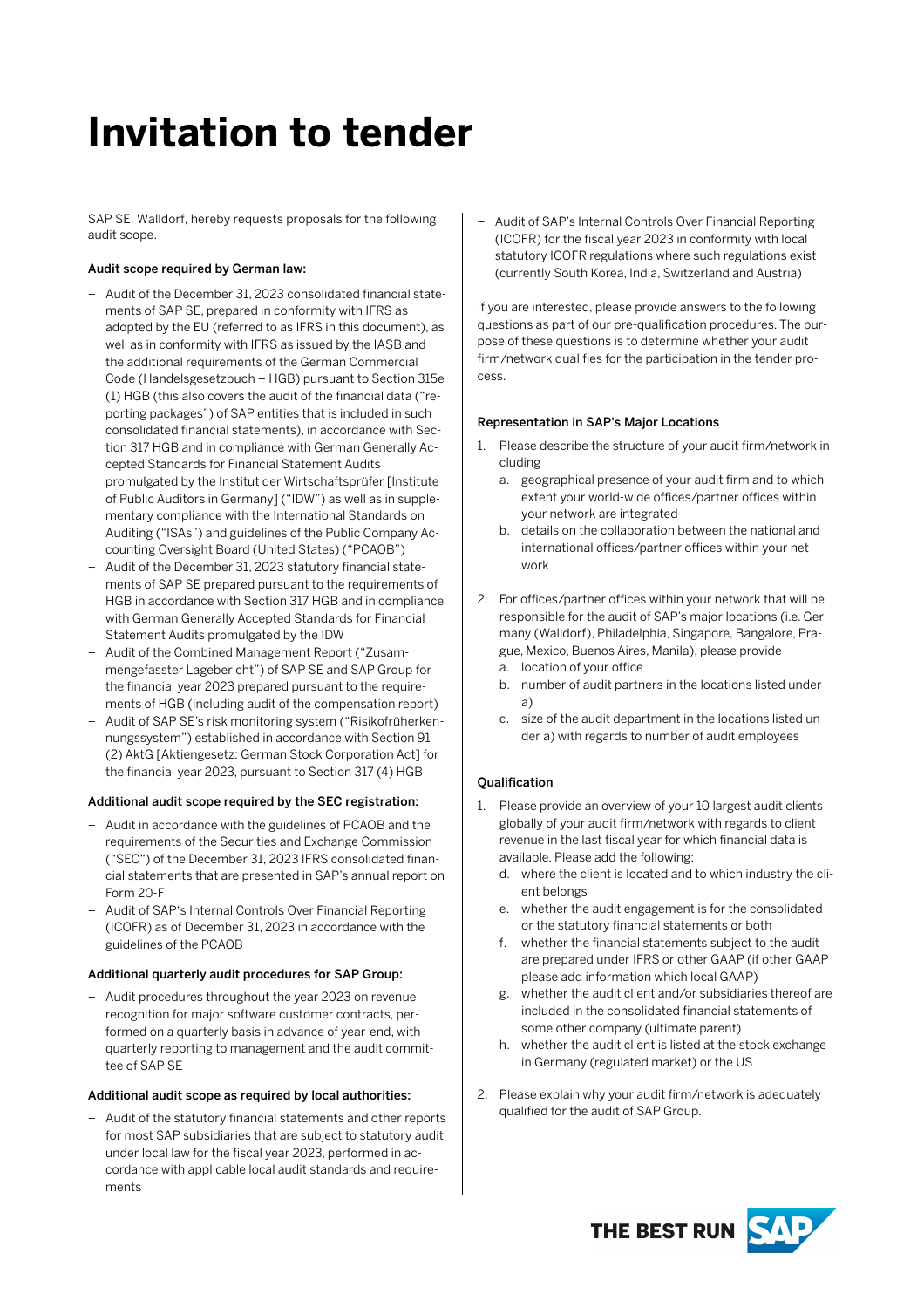### Independence

- 1. Please describe your internal monitoring and reporting processes to identify non-audit services provided to audit clients (world-wide).
- 2. Please explain whether you are currently sufficiently independent of SAP to act as SAP's independent auditor. If not, please describe the relationships and circumstances that currently impair your independence.

Please limit the total of your answers to the questions above to a maximum of 10 DIN A4-pages and provide your answers in English. Please include the name, contact data and e-mail address of the person who will be SAP's primary contact for the tender process.

After the pre-qualification-phase, the surviving candidates in the tender process will be required to agree to a declaration of independence as well as a to a statement of confidentiality

(both prepared by SAP) before receiving the request for proposal.

Please note that the participating audit firms need to carry themselves all costs that they incur for the tender process. Please use only the following contact to send your indication of interest including your answers to the pre-qualification questions and should you have any further questions regarding the process. Direct contact with any employee of SAP SE is not permitted.

#### [sap.audit.services@sap.com](mailto:sap.audit.services@sap.com)

Please send your response latest by April 22, 2020. Any documents received after that date cannot be considered. Thank you for your participation. We are looking forward to receiving your documents.

Walldorf/April 2020, SAP SE

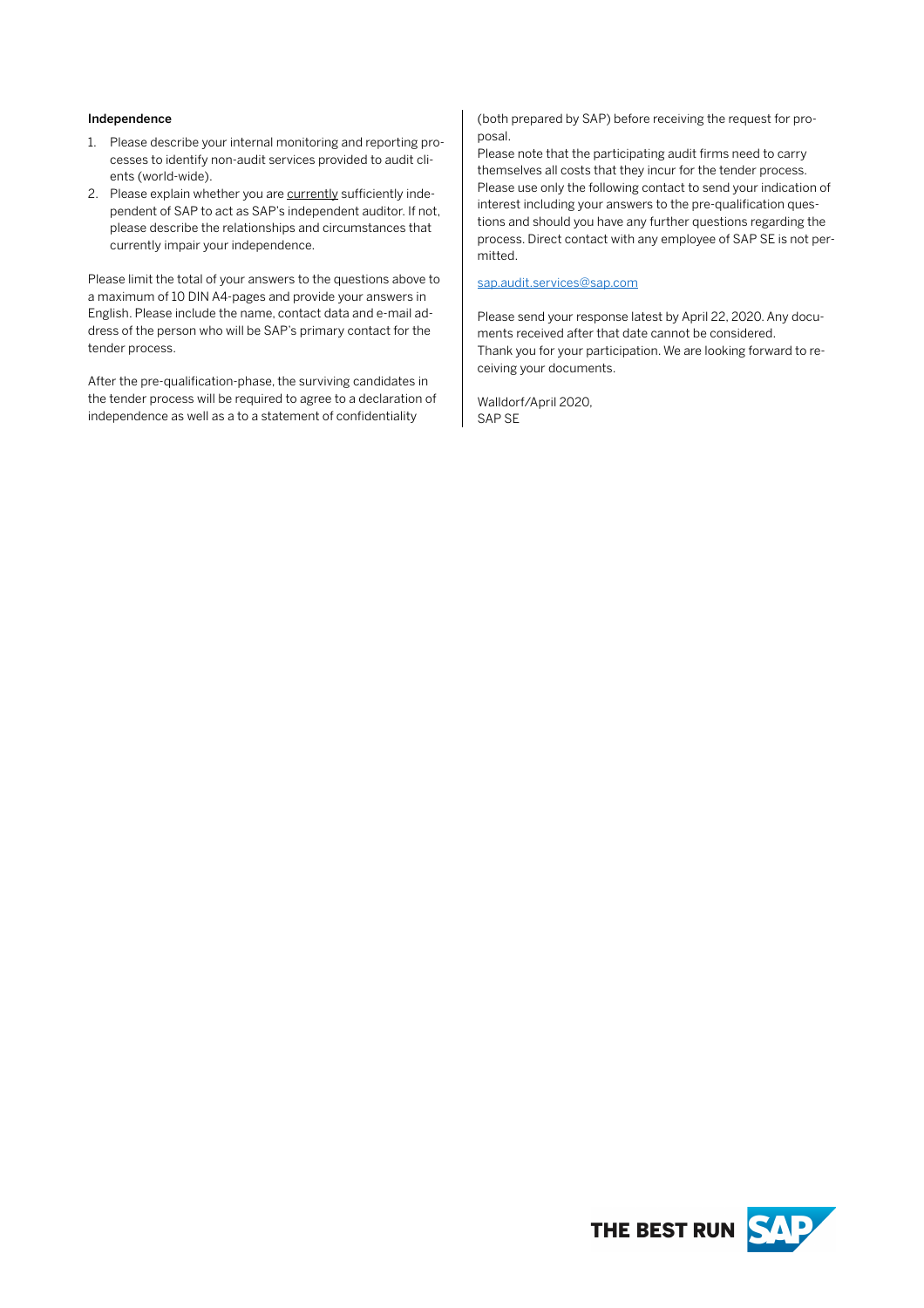# **Ausschreibung**

SAP SE, Walldorf, schreibt das Mandat zu folgenden Abschlussprüfungsleistungen aus.

## Abschlussprüfungen nach deutschem Recht:

- Prüfung des zum 31. Dezember 2023 von der SAP SE erstellten Konzernabschlusses, der sowohl den IFRS, wie sie in der EU anzuwenden sind (in diesem Dokument als "IFRS" bezeichnet), als auch den vom International Accounting Standards Board (IASB) veröffentlichten IFRS entspricht sowie die zusätzlichen Vorschriften des Handelsgesetzbuches (HGB) entsprechend § 315e (1) HGB berücksichtigt (einschließlich der Prüfung der Berichtspakete der SAP-Tochtergesellschaften, die in den Konzernabschluss einfließen); die Prüfung ist entsprechend § 317 HGB, der vom Institut der Wirtschaftsprüfer (IDW) festgestellten deutschen Grundsätze ordnungsmäßiger Abschlussprüfung sowie unter ergänzender Beachtung der International Standards on Auditing ("ISAs") und den Grundsätzen des Public Company Accounting Oversight Board (United States) ("PCAOB") durchzuführen
- Prüfung des zum 31. Dezember 2023 nach HGB aufgestellten Jahresabschlusses der SAP SE entsprechend § 317 HGB sowie der vom IDW festgestellten deutschen Grundsätze ordnungsmäßiger Abschlussprüfung
- Prüfung des zum 31. Dezember 2023 nach HGB erstellten zusammengefassten Lageberichts der SAP SE und der SAP-Gruppe (umfasst die Prüfung des Vergütungsberichts)
- Prüfung des für das Berichtsjahr 2023 nach § 91 (2) Aktiengesetz (AktG) eingerichteten Risikofrüherkennungssystems der SAP SE entsprechend § 317 (4) HGB

## Zusätzlicher Prüfungsumfang aufgrund der Registrierung bei der SEC:

- Prüfung entsprechend der Grundsätze des PCAOB sowie der Anforderungen der Securities and Exchange Commission ("SEC") des zum 31. Dezember 2023 nach IFRS aufgestellten und in "Form 20-F" enthaltenen Konzernabschlusses der SAP SE
- Prüfung von "SAP's Internal Controls Over Financial Reporting (ICOFR)" zum 31. Dezember 2023 entsprechend der Grundsätze des PCAOB

### Zusätzliche quartalsweise vorgezogene Prüfungshandlungen für die SAP-Gruppe:

– Quartalsweise vorgezogene Prüfungshandlungen zur Umsatzrealisierung wesentlicher Software-Kundenverträge in 2023 als Teil der Abschlussprüfung mit quartalsweisem Bericht an das Management sowie den Prüfungsausschuss der SAP SE

## Zusätzlicher Prüfungsumfang aufgrund lokaler Vorschriften:

– Prüfung der Jahresabschlüsse und sonstiger Berichte der Mehrheit von SAP-Tochterunternehmen im Berichtsjahr 2023, für die eine lokale Prüfungspflicht besteht, entsprechend den lokalen Prüfungsstandards und Anforderungen Prüfung von "SAP's Internal Controls Over Financial Reporting (ICOFR)" für das Berichtsjahr 2023 unter Berücksichtigung der lokalen ICOFR-Vorgaben, in den Ländern, in denen solche Vorschriften bestehen (derzeit in Südkorea, Indien, Schweiz und Österreich)

Wirtschaftsprüfungsgesellschaften, die Interesse an der Ausschreibung haben, werden gebeten die folgenden Fragen im Rahmen einer ersten Präqualifikation zu beantworten. Ziel des Präqualifikationsprozesses ist es darüber zu entscheiden, welche Wirtschaftsprüfungsgesellschaften/Netzwerke zum Ausschreibungsverfahren zugelassen werden.

### Abdeckung der wichtigsten Standorte von SAP

- 1. Bitte beschreiben Sie die rechtliche Struktur Ihrer Wirtschaftsprüfungsgesellschaft/Ihres Netzwerkes und gehen Sie dabei auf folgende Punkte ein:
	- a. Geographische Abdeckung Ihres Netzwerkes und Integrationsgrad Ihres weltweiten Netzwerkes bzw. Ihrer Partner
	- b. Einzelheiten der Zusammenarbeit zwischen Ihren nationalen und internationalen Netzwerkgesellschaften/Partnern
- 2. Bitte geben Sie die folgenden Informationen zu Ihren Netzwerkgesellschaften/Partnern, die für die Betreuung der wesentlichen Standorte von SAP verantwortlich wären (diese sind Deutschland (Walldorf), Philadelphia, Singapur, Bangalore, Prag, Mexiko, Buenos Aires, Manila):
	- a. Standort (Stadt) der Niederlassung Ihrer Netzwerkgesellschaft
	- b. Anzahl der Audit-Partner in den unter a) genannten Standorten
	- c. Größe der Prüfungsabteilung der unter a) genannten Standorte hinsichtlich der Anzahl der Mitarbeiter in der Prüfung

### **Oualifikation**

- 1. Bitte nennen Sie die weltweit 10 größten Prüfungsmandate Ihrer Wirtschaftsprüfungsgesellschaft/Ihres Netzwerks basierend auf dem Umsatz der Mandanten für das letzte Geschäftsjahr, für welches die Finanzdaten verfügbar sind. Bitte geben Sie zudem die folgenden Informationen für jedes dieser Mandate:
	- a. Sitz und Industriezweig des geprüften Unternehmens
	- b. Handelt es sich um die Prüfung eines Konzern- oder Jahresabschlusses (oder beides)?
	- c. Handelt es sich um ein IFRS-Mandat oder wurde der Abschluss nach anderen nationalen Bilanzierungsgrundsätzen aufgestellt (wenn ja bitte benennen Sie diese)?
	- d. Wurde der Abschluss der geprüften Gesellschaft und/ oder Ihrer Tochtergesellschaften in einen Konzernabschluss eines anderen Unternehmens (oberste Muttergesellschaft) einbezogen?